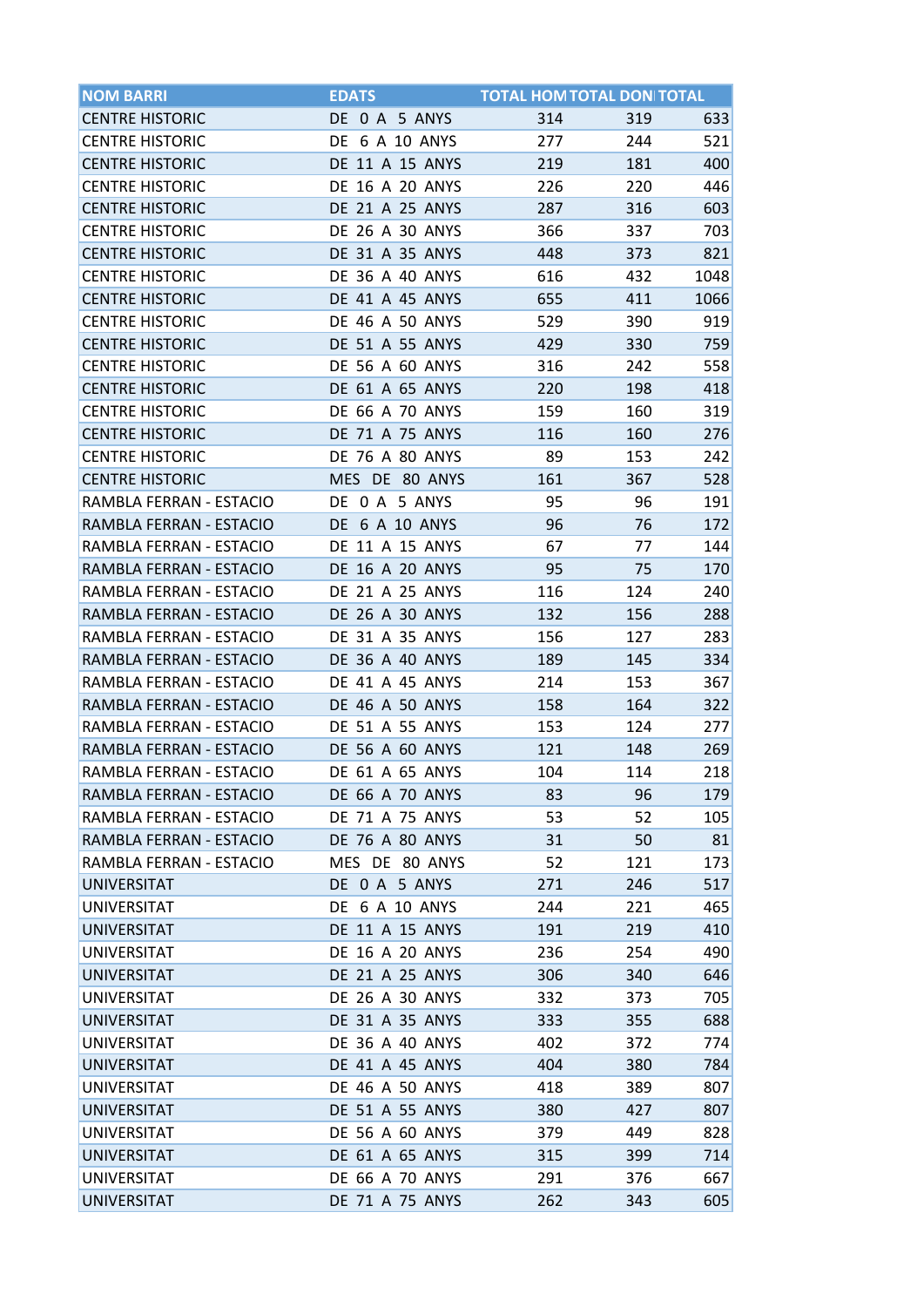| UNIVERSITAT                    | DE 76 A 80 ANYS        | 154 | 227 | 381 |
|--------------------------------|------------------------|-----|-----|-----|
| UNIVERSITAT                    | MES DE 80 ANYS         | 288 | 651 | 939 |
| PRINCEP DE VIANA - CLOT        | DE 0 A 5 ANYS          | 317 | 271 | 588 |
| PRINCEP DE VIANA - CLOT        | DE 6 A 10 ANYS         | 239 | 249 | 488 |
| PRINCEP DE VIANA - CLOT        | DE 11 A 15 ANYS        | 252 | 229 | 481 |
| PRINCEP DE VIANA - CLOT        | DE 16 A 20 ANYS        | 295 | 288 | 583 |
| PRINCEP DE VIANA - CLOT        | DE 21 A 25 ANYS        | 368 | 301 | 669 |
| PRINCEP DE VIANA - CLOT        | DE 26 A 30 ANYS        | 343 | 331 | 674 |
| PRINCEP DE VIANA - CLOT        | DE 31 A 35 ANYS        | 373 | 335 | 708 |
| PRINCEP DE VIANA - CLOT        | DE 36 A 40 ANYS        | 469 | 392 | 861 |
| PRINCEP DE VIANA - CLOT        | DE 41 A 45 ANYS        | 472 | 386 | 858 |
| PRINCEP DE VIANA - CLOT        | DE 46 A 50 ANYS        | 471 | 427 | 898 |
| PRINCEP DE VIANA - CLOT        | DE 51 A 55 ANYS        | 443 | 454 | 897 |
| PRINCEP DE VIANA - CLOT        | DE 56 A 60 ANYS        | 361 | 378 | 739 |
| PRINCEP DE VIANA - CLOT        | DE 61 A 65 ANYS        | 295 | 329 | 624 |
| PRINCEP DE VIANA - CLOT        | DE 66 A 70 ANYS        | 239 | 332 | 571 |
| PRINCEP DE VIANA - CLOT        | DE 71 A 75 ANYS        | 213 | 295 | 508 |
| PRINCEP DE VIANA - CLOT        | DE 76 A 80 ANYS        | 140 | 214 | 354 |
| PRINCEP DE VIANA - CLOT        | MES DE 80 ANYS         | 265 | 446 | 711 |
| <b>INSTITUTS - TEMPLERS</b>    | DE 0 A 5 ANYS          | 143 | 135 | 278 |
| INSTITUTS - TEMPLERS           | DE 6 A 10 ANYS         | 167 | 151 | 318 |
| <b>INSTITUTS - TEMPLERS</b>    | DE 11 A 15 ANYS        | 150 | 176 | 326 |
|                                |                        |     |     |     |
| <b>INSTITUTS - TEMPLERS</b>    | DE 16 A 20 ANYS        | 173 | 156 | 329 |
| <b>INSTITUTS - TEMPLERS</b>    | DE 21 A 25 ANYS        | 192 | 201 | 393 |
| <b>INSTITUTS - TEMPLERS</b>    | DE 26 A 30 ANYS        | 181 | 176 | 357 |
| <b>INSTITUTS - TEMPLERS</b>    | DE 31 A 35 ANYS        | 187 | 198 | 385 |
| <b>INSTITUTS - TEMPLERS</b>    | DE 36 A 40 ANYS        | 216 | 223 | 439 |
| <b>INSTITUTS - TEMPLERS</b>    | DE 41 A 45 ANYS        | 291 | 241 | 532 |
| <b>INSTITUTS - TEMPLERS</b>    | DE 46 A 50 ANYS        | 241 | 263 | 504 |
| <b>INSTITUTS - TEMPLERS</b>    | DE 51 A 55 ANYS        | 248 | 306 | 554 |
| <b>INSTITUTS - TEMPLERS</b>    | <b>DE 56 A 60 ANYS</b> | 234 | 275 | 509 |
| <b>INSTITUTS - TEMPLERS</b>    | DE 61 A 65 ANYS        | 188 | 231 | 419 |
| <b>INSTITUTS - TEMPLERS</b>    | DE 66 A 70 ANYS        | 156 | 198 | 354 |
| <b>INSTITUTS - TEMPLERS</b>    | DE 71 A 75 ANYS        | 139 | 200 | 339 |
| <b>INSTITUTS - TEMPLERS</b>    | DE 76 A 80 ANYS        | 95  | 147 | 242 |
| <b>INSTITUTS - TEMPLERS</b>    | MES DE 80 ANYS         | 165 | 292 | 457 |
| <b>XALETS - HUMBERT TORRES</b> | DE 0 A 5 ANYS          | 72  | 82  | 154 |
| XALETS - HUMBERT TORRES        | DE 6 A 10 ANYS         | 79  | 76  | 155 |
| <b>XALETS - HUMBERT TORRES</b> | DE 11 A 15 ANYS        | 82  | 78  | 160 |
| <b>XALETS - HUMBERT TORRES</b> | DE 16 A 20 ANYS        | 103 | 80  | 183 |
| <b>XALETS - HUMBERT TORRES</b> | DE 21 A 25 ANYS        | 128 | 88  | 216 |
| <b>XALETS - HUMBERT TORRES</b> | DE 26 A 30 ANYS        | 117 | 109 | 226 |
| <b>XALETS - HUMBERT TORRES</b> | DE 31 A 35 ANYS        | 127 | 122 | 249 |
| <b>XALETS - HUMBERT TORRES</b> | DE 36 A 40 ANYS        | 164 | 114 | 278 |
| <b>XALETS - HUMBERT TORRES</b> | DE 41 A 45 ANYS        | 140 | 122 | 262 |
| <b>XALETS - HUMBERT TORRES</b> | DE 46 A 50 ANYS        | 143 | 147 | 290 |
| XALETS - HUMBERT TORRES        | DE 51 A 55 ANYS        | 134 | 126 | 260 |
| XALETS - HUMBERT TORRES        | DE 56 A 60 ANYS        | 103 | 147 | 250 |
| <b>XALETS - HUMBERT TORRES</b> | DE 61 A 65 ANYS        | 145 | 165 | 310 |
| XALETS - HUMBERT TORRES        | DE 66 A 70 ANYS        | 124 | 156 | 280 |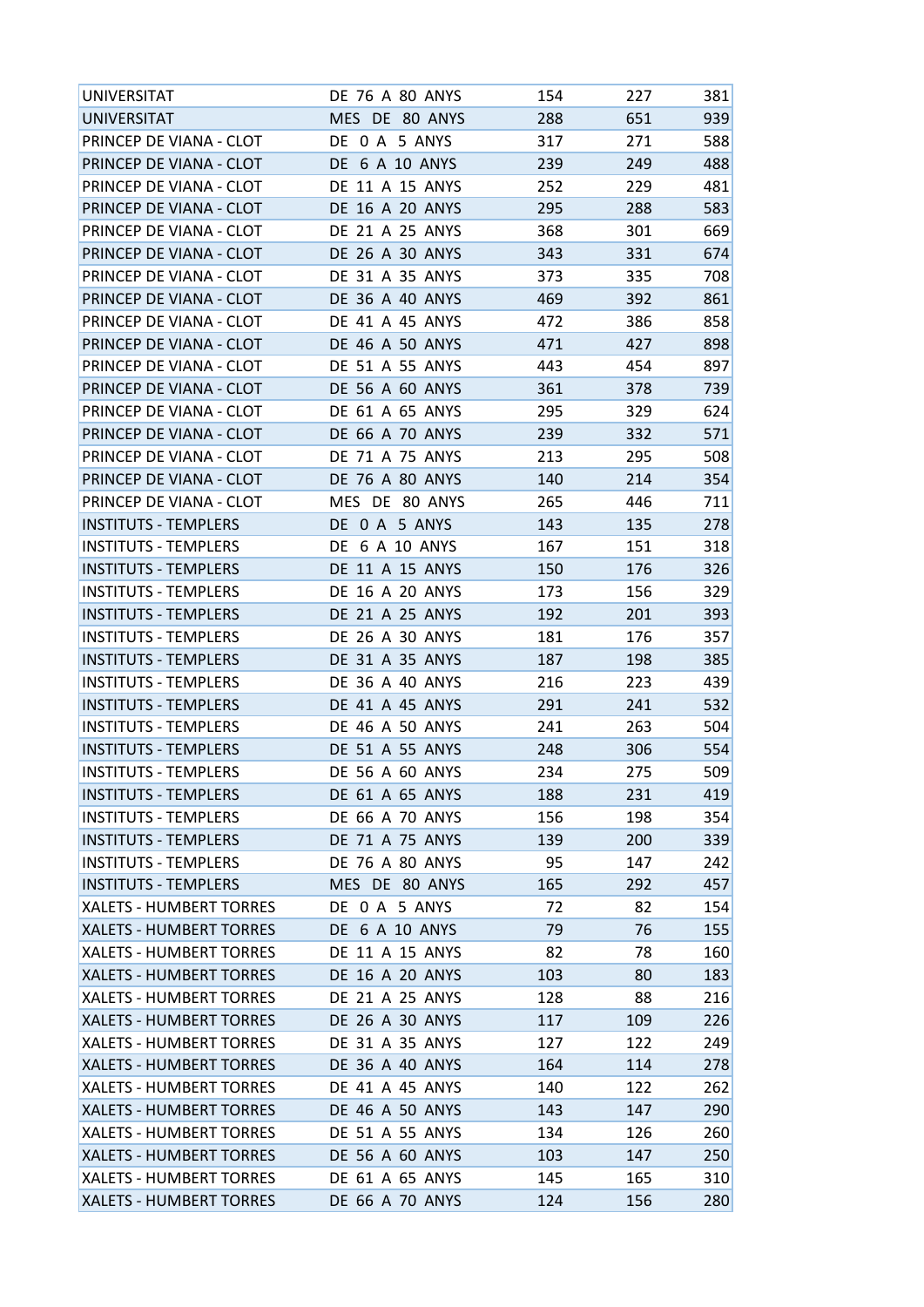| <b>XALETS - HUMBERT TORRES</b> | DE 71 A 75 ANYS        | 122 | 132 | 254 |
|--------------------------------|------------------------|-----|-----|-----|
| <b>XALETS - HUMBERT TORRES</b> | DE 76 A 80 ANYS        | 70  | 125 | 195 |
| XALETS - HUMBERT TORRES        | MES DE 80 ANYS         | 114 | 207 | 321 |
| CAMP D, ESPORTS                | DE 0 A 5 ANYS          | 100 | 83  | 183 |
| <b>CAMP D, ESPORTS</b>         | DE 6 A 10 ANYS         | 78  | 87  | 165 |
| <b>CAMP D, ESPORTS</b>         | DE 11 A 15 ANYS        | 97  | 76  | 173 |
| <b>CAMP D,ESPORTS</b>          | DE 16 A 20 ANYS        | 110 | 110 | 220 |
| CAMP D, ESPORTS                | DE 21 A 25 ANYS        | 110 | 129 | 239 |
| CAMP D, ESPORTS                | DE 26 A 30 ANYS        | 147 | 125 | 272 |
| <b>CAMP D, ESPORTS</b>         | DE 31 A 35 ANYS        | 91  | 125 | 216 |
| <b>CAMP D,ESPORTS</b>          | DE 36 A 40 ANYS        | 134 | 130 | 264 |
| <b>CAMP D,ESPORTS</b>          | <b>DE 41 A 45 ANYS</b> | 149 | 141 | 290 |
| CAMP D, ESPORTS                | DE 46 A 50 ANYS        | 148 | 150 | 298 |
| CAMP D, ESPORTS                | DE 51 A 55 ANYS        | 137 | 159 | 296 |
| CAMP D, ESPORTS                | DE 56 A 60 ANYS        | 155 | 173 | 328 |
| <b>CAMP D,ESPORTS</b>          | DE 61 A 65 ANYS        | 151 | 171 | 322 |
| <b>CAMP D, ESPORTS</b>         | DE 66 A 70 ANYS        | 114 | 173 | 287 |
| <b>CAMP D, ESPORTS</b>         | DE 71 A 75 ANYS        | 126 | 134 | 260 |
| <b>CAMP D, ESPORTS</b>         | DE 76 A 80 ANYS        | 82  | 131 | 213 |
| <b>CAMP D, ESPORTS</b>         | MES DE 80 ANYS         | 118 | 240 | 358 |
| JOC DE LA BOLA                 | DE 0 A 5 ANYS          | 51  | 56  | 107 |
| JOC DE LA BOLA                 | DE 6 A 10 ANYS         | 79  | 65  | 144 |
| JOC DE LA BOLA                 | DE 11 A 15 ANYS        | 81  | 82  | 163 |
| JOC DE LA BOLA                 | DE 16 A 20 ANYS        | 98  | 120 | 218 |
| JOC DE LA BOLA                 | DE 21 A 25 ANYS        | 119 | 136 | 255 |
| JOC DE LA BOLA                 | DE 26 A 30 ANYS        | 108 | 93  | 201 |
| JOC DE LA BOLA                 | DE 31 A 35 ANYS        | 55  | 56  | 111 |
| JOC DE LA BOLA                 | DE 36 A 40 ANYS        | 70  | 69  | 139 |
| JOC DE LA BOLA                 | DE 41 A 45 ANYS        | 83  | 91  | 174 |
| JOC DE LA BOLA                 | DE 46 A 50 ANYS        | 93  | 114 | 207 |
| JOC DE LA BOLA                 | DE 51 A 55 ANYS        | 129 | 203 | 332 |
| JOC DE LA BOLA                 | <b>DE 56 A 60 ANYS</b> | 177 | 194 | 371 |
| JOC DE LA BOLA                 | DE 61 A 65 ANYS        | 113 | 127 | 240 |
| JOC DE LA BOLA                 | DE 66 A 70 ANYS        | 104 | 123 | 227 |
| JOC DE LA BOLA                 | DE 71 A 75 ANYS        | 74  | 72  | 146 |
| JOC DE LA BOLA                 | DE 76 A 80 ANYS        | 33  | 43  | 76  |
| JOC DE LA BOLA                 | MES DE 80 ANYS         | 49  | 81  | 130 |
| <b>MARIOLA</b>                 | DE 0 A 5 ANYS          | 374 | 383 | 757 |
| <b>MARIOLA</b>                 | DE 6 A 10 ANYS         | 335 | 339 | 674 |
| <b>MARIOLA</b>                 | DE 11 A 15 ANYS        | 302 | 295 | 597 |
| <b>MARIOLA</b>                 | DE 16 A 20 ANYS        | 238 | 267 | 505 |
| <b>MARIOLA</b>                 | DE 21 A 25 ANYS        | 322 | 298 | 620 |
| <b>MARIOLA</b>                 | DE 26 A 30 ANYS        | 346 | 340 | 686 |
| <b>MARIOLA</b>                 | DE 31 A 35 ANYS        | 407 | 367 | 774 |
| <b>MARIOLA</b>                 | DE 36 A 40 ANYS        | 495 | 433 | 928 |
| <b>MARIOLA</b>                 | DE 41 A 45 ANYS        | 523 | 352 | 875 |
| <b>MARIOLA</b>                 | DE 46 A 50 ANYS        | 414 | 356 | 770 |
| <b>MARIOLA</b>                 | DE 51 A 55 ANYS        | 379 | 384 | 763 |
| <b>MARIOLA</b>                 | DE 56 A 60 ANYS        | 346 | 370 | 716 |
| <b>MARIOLA</b>                 | DE 61 A 65 ANYS        | 313 | 345 | 658 |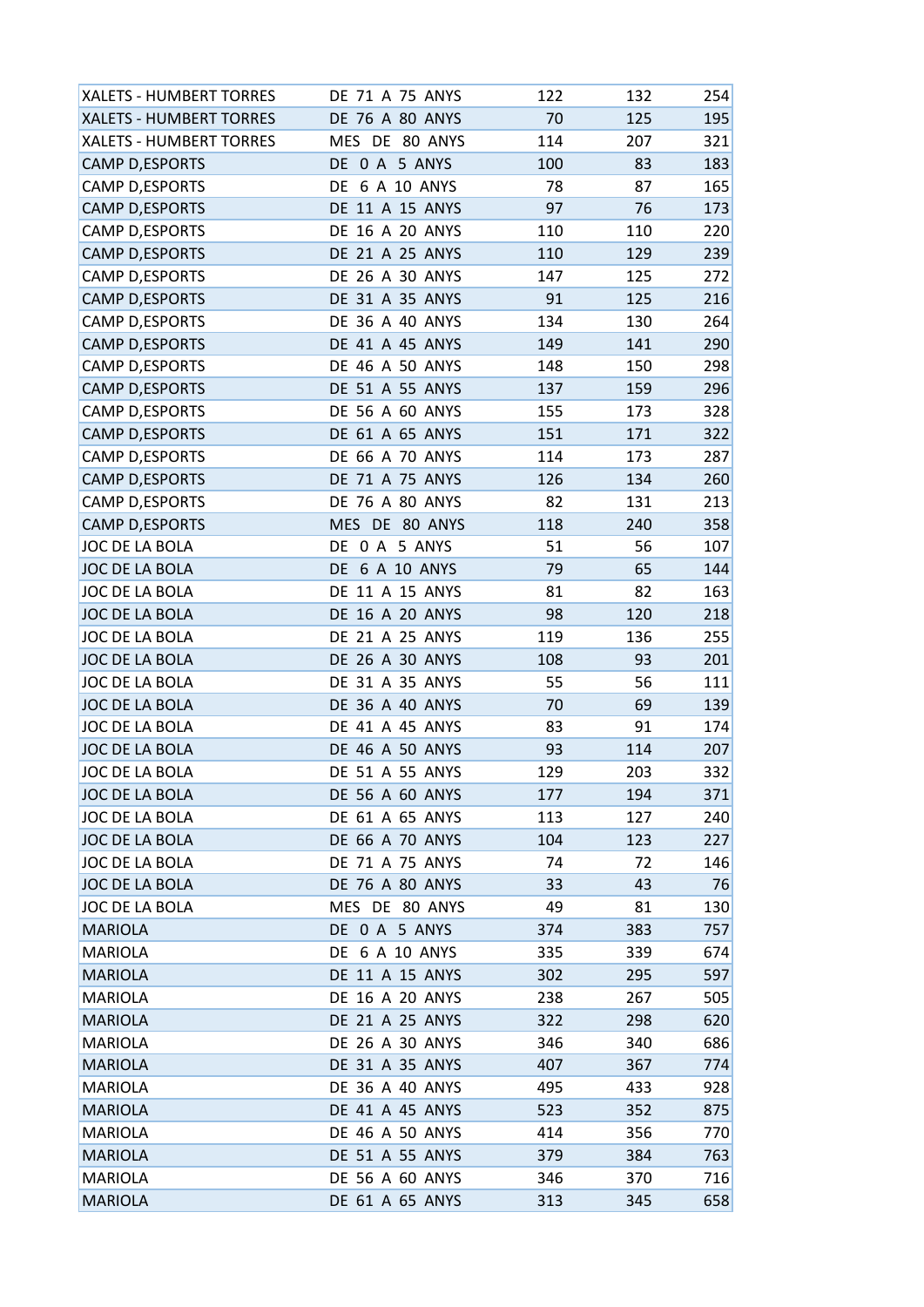| MARIOLA                  | DE 66 A 70 ANYS        | 251 | 296 | 547  |
|--------------------------|------------------------|-----|-----|------|
| <b>MARIOLA</b>           | DE 71 A 75 ANYS        | 229 | 271 | 500  |
| MARIOLA                  | DE 76 A 80 ANYS        | 158 | 248 | 406  |
| <b>MARIOLA</b>           | MES DE 80 ANYS         | 225 | 405 | 630  |
| <b>BALAFIA</b>           | DE 0 A 5 ANYS          | 474 | 471 | 945  |
| <b>BALAFIA</b>           | DE 6 A 10 ANYS         | 612 | 546 | 1158 |
| <b>BALAFIA</b>           | DE 11 A 15 ANYS        | 449 | 476 | 925  |
| <b>BALAFIA</b>           | <b>DE 16 A 20 ANYS</b> | 326 | 285 | 611  |
| <b>BALAFIA</b>           | DE 21 A 25 ANYS        | 310 | 280 | 590  |
| <b>BALAFIA</b>           | DE 26 A 30 ANYS        | 330 | 340 | 670  |
| <b>BALAFIA</b>           | DE 31 A 35 ANYS        | 408 | 474 | 882  |
| <b>BALAFIA</b>           | DE 36 A 40 ANYS        | 756 | 696 | 1452 |
| BALAFIA                  | DE 41 A 45 ANYS        | 800 | 770 | 1570 |
| <b>BALAFIA</b>           | DE 46 A 50 ANYS        | 669 | 607 | 1276 |
| <b>BALAFIA</b>           | DE 51 A 55 ANYS        | 495 | 477 | 972  |
| <b>BALAFIA</b>           | DE 56 A 60 ANYS        | 388 | 372 | 760  |
| <b>BALAFIA</b>           | DE 61 A 65 ANYS        | 293 | 296 | 589  |
| <b>BALAFIA</b>           | <b>DE 66 A 70 ANYS</b> | 240 | 268 | 508  |
| <b>BALAFIA</b>           | DE 71 A 75 ANYS        | 198 | 272 | 470  |
| <b>BALAFIA</b>           | <b>DE 76 A 80 ANYS</b> | 132 | 180 | 312  |
| <b>BALAFIA</b>           | MES DE 80 ANYS         | 194 | 347 | 541  |
| <b>SECA DE SANT PERE</b> | DE 0 A 5 ANYS          | 119 | 118 | 237  |
| <b>SECA DE SANT PERE</b> | DE 6 A 10 ANYS         | 118 | 151 | 269  |
| <b>SECA DE SANT PERE</b> | DE 11 A 15 ANYS        | 128 | 142 | 270  |
| <b>SECA DE SANT PERE</b> | DE 16 A 20 ANYS        | 101 | 115 | 216  |
| <b>SECA DE SANT PERE</b> | DE 21 A 25 ANYS        | 118 | 81  | 199  |
| <b>SECA DE SANT PERE</b> | <b>DE 26 A 30 ANYS</b> | 104 | 102 | 206  |
| <b>SECA DE SANT PERE</b> | DE 31 A 35 ANYS        | 108 | 98  | 206  |
| <b>SECA DE SANT PERE</b> | <b>DE 36 A 40 ANYS</b> | 172 | 158 | 330  |
| <b>SECA DE SANT PERE</b> | DE 41 A 45 ANYS        | 191 | 166 | 357  |
| <b>SECA DE SANT PERE</b> | <b>DE 46 A 50 ANYS</b> | 184 | 162 | 346  |
| <b>SECA DE SANT PERE</b> | DE 51 A 55 ANYS        | 146 | 124 | 270  |
| <b>SECA DE SANT PERE</b> | DE 56 A 60 ANYS        | 110 | 120 | 230  |
| <b>SECA DE SANT PERE</b> | DE 61 A 65 ANYS        | 98  | 79  | 177  |
| <b>SECA DE SANT PERE</b> | DE 66 A 70 ANYS        | 67  | 91  | 158  |
| <b>SECA DE SANT PERE</b> | DE 71 A 75 ANYS        | 69  | 87  | 156  |
| <b>SECA DE SANT PERE</b> | DE 76 A 80 ANYS        | 40  | 63  | 103  |
| <b>SECA DE SANT PERE</b> | MES DE 80 ANYS         | 56  | 91  | 147  |
| <b>PARDINYES</b>         | DE 0 A 5 ANYS          | 411 | 367 | 778  |
| <b>PARDINYES</b>         | DE 6 A 10 ANYS         | 454 | 420 | 874  |
| <b>PARDINYES</b>         | DE 11 A 15 ANYS        | 465 | 406 | 871  |
| <b>PARDINYES</b>         | DE 16 A 20 ANYS        | 388 | 336 | 724  |
| <b>PARDINYES</b>         | DE 21 A 25 ANYS        | 328 | 299 | 627  |
| <b>PARDINYES</b>         | DE 26 A 30 ANYS        | 351 | 312 | 663  |
| <b>PARDINYES</b>         | DE 31 A 35 ANYS        | 369 | 385 | 754  |
| <b>PARDINYES</b>         | DE 36 A 40 ANYS        | 510 | 556 | 1066 |
| <b>PARDINYES</b>         | DE 41 A 45 ANYS        | 612 | 647 | 1259 |
| <b>PARDINYES</b>         | DE 46 A 50 ANYS        | 661 | 614 | 1275 |
| <b>PARDINYES</b>         | DE 51 A 55 ANYS        | 572 | 537 | 1109 |
| <b>PARDINYES</b>         | DE 56 A 60 ANYS        | 416 | 436 | 852  |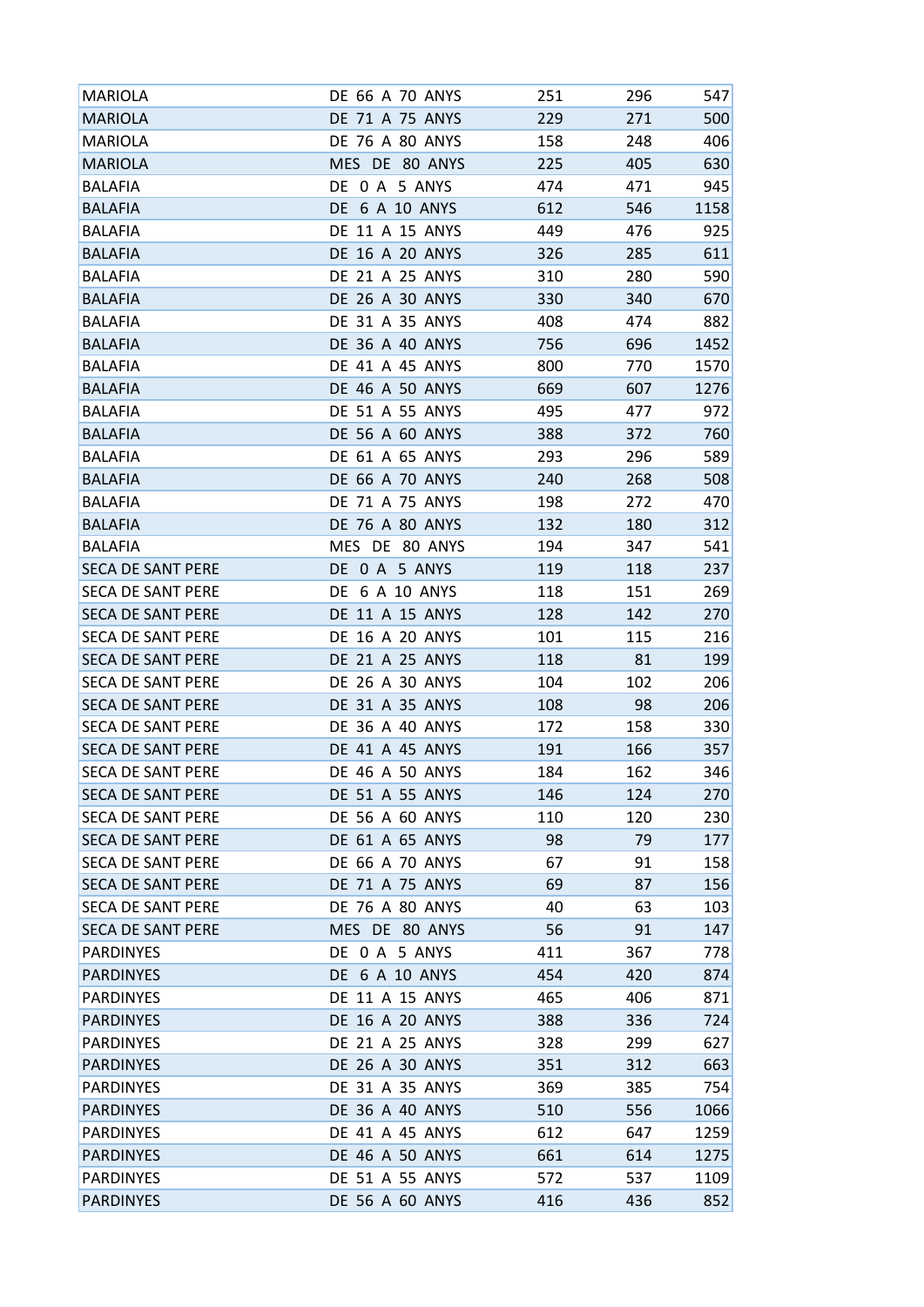| <b>PARDINYES</b> | DE 61 A 65 ANYS        | 297 | 297 | 594  |
|------------------|------------------------|-----|-----|------|
| <b>PARDINYES</b> | DE 66 A 70 ANYS        | 224 | 248 | 472  |
| <b>PARDINYES</b> | DE 71 A 75 ANYS        | 137 | 218 | 355  |
| <b>PARDINYES</b> | DE 76 A 80 ANYS        | 93  | 144 | 237  |
| <b>PARDINYES</b> | MES DE 80 ANYS         | 167 | 288 | 455  |
| <b>CAPPONT</b>   | DE 0 A 5 ANYS          | 401 | 412 | 813  |
| <b>CAPPONT</b>   | DE 6 A 10 ANYS         | 353 | 367 | 720  |
| <b>CAPPONT</b>   | DE 11 A 15 ANYS        | 291 | 274 | 565  |
| <b>CAPPONT</b>   | DE 16 A 20 ANYS        | 320 | 291 | 611  |
| <b>CAPPONT</b>   | DE 21 A 25 ANYS        | 308 | 292 | 600  |
| <b>CAPPONT</b>   | DE 26 A 30 ANYS        | 328 | 328 | 656  |
| <b>CAPPONT</b>   | DE 31 A 35 ANYS        | 430 | 402 | 832  |
| <b>CAPPONT</b>   | <b>DE 36 A 40 ANYS</b> | 580 | 607 | 1187 |
| <b>CAPPONT</b>   | DE 41 A 45 ANYS        | 575 | 539 | 1114 |
| <b>CAPPONT</b>   | DE 46 A 50 ANYS        | 500 | 483 | 983  |
| <b>CAPPONT</b>   | DE 51 A 55 ANYS        | 463 | 469 | 932  |
| <b>CAPPONT</b>   | <b>DE 56 A 60 ANYS</b> | 378 | 395 | 773  |
| <b>CAPPONT</b>   | DE 61 A 65 ANYS        | 329 | 354 | 683  |
| <b>CAPPONT</b>   | DE 66 A 70 ANYS        | 232 | 304 | 536  |
| <b>CAPPONT</b>   | DE 71 A 75 ANYS        | 201 | 256 | 457  |
| <b>CAPPONT</b>   | DE 76 A 80 ANYS        | 114 | 186 | 300  |
| <b>CAPPONT</b>   | MES DE 80 ANYS         | 229 | 378 | 607  |
| LA BORDETA       | DE 0 A 5 ANYS          | 499 | 404 | 903  |
| LA BORDETA       | DE 6 A 10 ANYS         | 491 | 397 | 888  |
| LA BORDETA       | DE 11 A 15 ANYS        | 416 | 415 | 831  |
| LA BORDETA       | DE 16 A 20 ANYS        | 409 | 358 | 767  |
| LA BORDETA       | DE 21 A 25 ANYS        | 359 | 335 | 694  |
| LA BORDETA       | DE 26 A 30 ANYS        | 341 | 323 | 664  |
| LA BORDETA       | DE 31 A 35 ANYS        | 427 | 440 | 867  |
| LA BORDETA       | DE 36 A 40 ANYS        | 597 | 613 | 1210 |
| LA BORDETA       | <b>DE 41 A 45 ANYS</b> | 672 | 662 | 1334 |
| LA BORDETA       | DE 46 A 50 ANYS        | 595 | 555 | 1150 |
| LA BORDETA       | DE 51 A 55 ANYS        | 536 | 485 | 1021 |
| LA BORDETA       | <b>DE 56 A 60 ANYS</b> | 437 | 419 | 856  |
| LA BORDETA       | DE 61 A 65 ANYS        | 301 | 340 | 641  |
| LA BORDETA       | DE 66 A 70 ANYS        | 266 | 282 | 548  |
| LA BORDETA       | DE 71 A 75 ANYS        | 200 | 200 | 400  |
| LA BORDETA       | DE 76 A 80 ANYS        | 106 | 162 | 268  |
| LA BORDETA       | MES DE 80 ANYS         | 175 | 298 | 473  |
| <b>MAGRANERS</b> | DE 0 A 5 ANYS          | 81  | 62  | 143  |
| MAGRANERS        | DE 6 A 10 ANYS         | 81  | 65  | 146  |
| <b>MAGRANERS</b> | DE 11 A 15 ANYS        | 93  | 64  | 157  |
| <b>MAGRANERS</b> | DE 16 A 20 ANYS        | 77  | 73  | 150  |
| <b>MAGRANERS</b> | DE 21 A 25 ANYS        | 81  | 81  | 162  |
| MAGRANERS        | DE 26 A 30 ANYS        | 116 | 100 | 216  |
| <b>MAGRANERS</b> | DE 31 A 35 ANYS        | 103 | 92  | 195  |
| MAGRANERS        | DE 36 A 40 ANYS        | 113 | 104 | 217  |
| <b>MAGRANERS</b> | DE 41 A 45 ANYS        | 104 | 84  | 188  |
| <b>MAGRANERS</b> | DE 46 A 50 ANYS        | 114 | 115 | 229  |
|                  |                        |     |     |      |
| <b>MAGRANERS</b> | DE 51 A 55 ANYS        | 99  | 100 | 199  |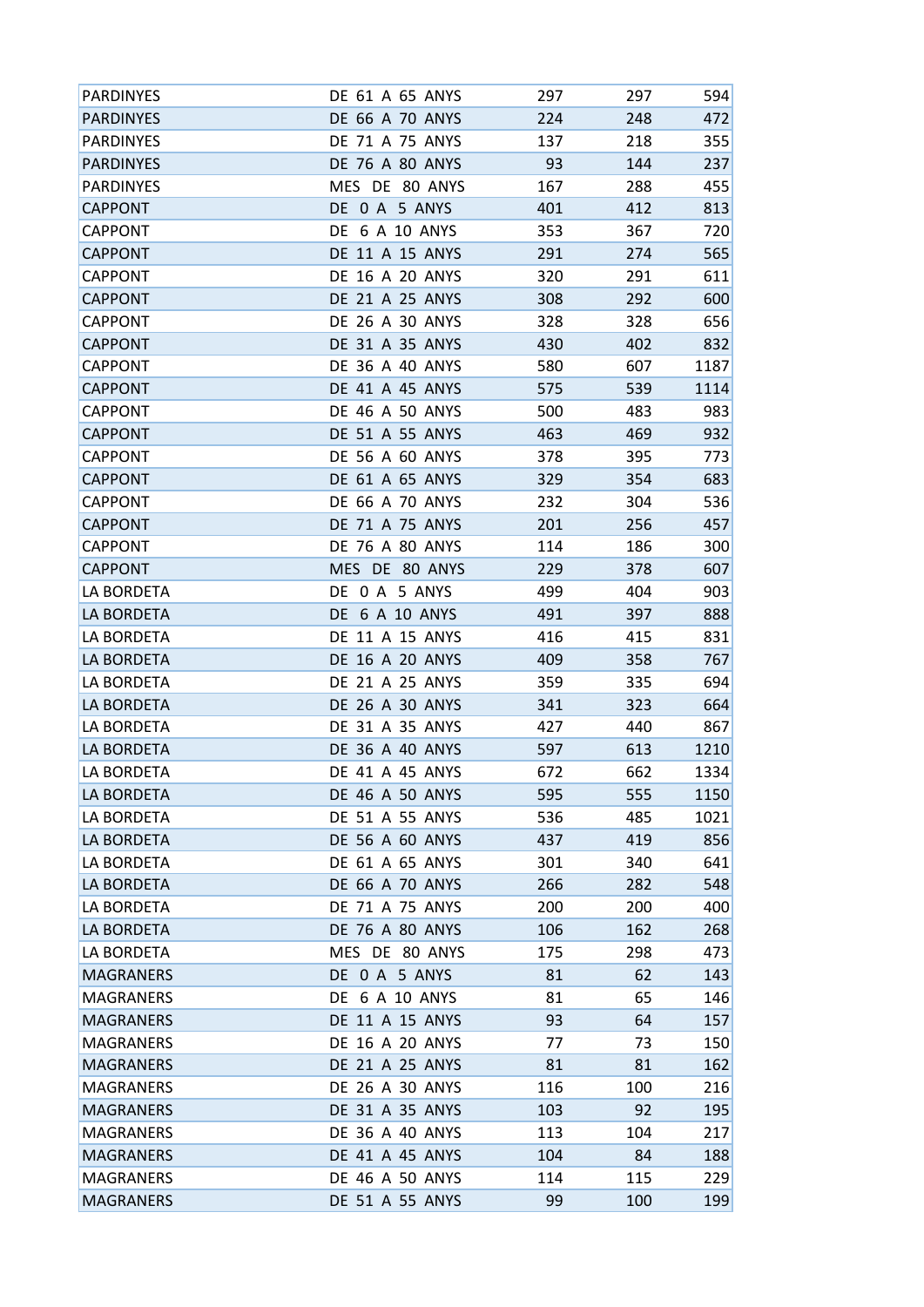| MAGRANERS                | DE 56 A 60 ANYS        | 84  | 82  | 166 |
|--------------------------|------------------------|-----|-----|-----|
| <b>MAGRANERS</b>         | DE 61 A 65 ANYS        | 70  | 66  | 136 |
| <b>MAGRANERS</b>         | <b>DE 66 A 70 ANYS</b> | 54  | 60  | 114 |
| <b>MAGRANERS</b>         | DE 71 A 75 ANYS        | 47  | 40  | 87  |
| <b>MAGRANERS</b>         | <b>DE 76 A 80 ANYS</b> | 29  | 42  | 71  |
| <b>MAGRANERS</b>         | MES DE 80 ANYS         | 45  | 73  | 118 |
| CAPPONT-POLIGON-VILANOV. | DE 0 A 5 ANYS          | 160 | 160 | 320 |
| CAPPONT-POLIGON-VILANOV. | DE 6 A 10 ANYS         | 134 | 116 | 250 |
| CAPPONT-POLIGON-VILANOV. | DE 11 A 15 ANYS        | 73  | 84  | 157 |
| CAPPONT-POLIGON-VILANOV. | <b>DE 16 A 20 ANYS</b> | 50  | 59  | 109 |
| CAPPONT-POLIGON-VILANOV. | DE 21 A 25 ANYS        | 59  | 65  | 124 |
| CAPPONT-POLIGON-VILANOV. | DE 26 A 30 ANYS        | 88  | 103 | 191 |
| CAPPONT-POLIGON-VILANOV. | DE 31 A 35 ANYS        | 143 | 151 | 294 |
| CAPPONT-POLIGON-VILANOV. | <b>DE 36 A 40 ANYS</b> | 200 | 195 | 395 |
| CAPPONT-POLIGON-VILANOV. | DE 41 A 45 ANYS        | 163 | 177 | 340 |
| CAPPONT-POLIGON-VILANOV. | <b>DE 46 A 50 ANYS</b> | 150 | 114 | 264 |
| CAPPONT-POLIGON-VILANOV. | DE 51 A 55 ANYS        | 107 | 106 | 213 |
| CAPPONT-POLIGON-VILANOV. | <b>DE 56 A 60 ANYS</b> | 86  | 83  | 169 |
| CAPPONT-POLIGON-VILANOV. | DE 61 A 65 ANYS        | 80  | 74  | 154 |
| CAPPONT-POLIGON-VILANOV. | <b>DE 66 A 70 ANYS</b> | 44  | 48  | 92  |
| CAPPONT-POLIGON-VILANOV. | DE 71 A 75 ANYS        | 24  | 41  | 65  |
| CAPPONT-POLIGON-VILANOV. | <b>DE 76 A 80 ANYS</b> | 18  | 21  | 39  |
| CAPPONT-POLIGON-VILANOV. | MES DE 80 ANYS         | 26  | 33  | 59  |
| <b>BUTSENIT</b>          | DE 0 A 5 ANYS          | 8   | 14  | 22  |
| <b>BUTSENIT</b>          | DE 6 A 10 ANYS         | 28  | 13  | 41  |
| <b>BUTSENIT</b>          | DE 11 A 15 ANYS        | 27  | 28  | 55  |
| <b>BUTSENIT</b>          | DE 16 A 20 ANYS        | 39  | 17  | 56  |
| <b>BUTSENIT</b>          | DE 21 A 25 ANYS        | 27  | 33  | 60  |
| <b>BUTSENIT</b>          | DE 26 A 30 ANYS        | 25  | 31  | 56  |
| <b>BUTSENIT</b>          | DE 31 A 35 ANYS        | 39  | 31  | 70  |
| <b>BUTSENIT</b>          | DE 36 A 40 ANYS        | 47  | 28  | 75  |
| <b>BUTSENIT</b>          | DE 41 A 45 ANYS        | 49  | 42  | 91  |
| <b>BUTSENIT</b>          | DE 46 A 50 ANYS        | 40  | 41  | 81  |
| <b>BUTSENIT</b>          | DE 51 A 55 ANYS        | 79  | 56  | 135 |
| <b>BUTSENIT</b>          | DE 56 A 60 ANYS        | 51  | 54  | 105 |
| <b>BUTSENIT</b>          | DE 61 A 65 ANYS        | 37  | 41  | 78  |
| BUTSENIT                 | DE 66 A 70 ANYS        | 54  | 61  | 115 |
| <b>BUTSENIT</b>          | DE 71 A 75 ANYS        | 44  | 56  | 100 |
| <b>BUTSENIT</b>          | DE 76 A 80 ANYS        | 33  | 36  | 69  |
| <b>BUTSENIT</b>          | MES DE 80 ANYS         | 58  | 87  | 145 |
| <b>TORRES DE SANUI</b>   | DE 0 A 5 ANYS          | 78  | 76  | 154 |
| <b>TORRES DE SANUI</b>   | DE 6 A 10 ANYS         | 80  | 83  | 163 |
| <b>TORRES DE SANUI</b>   | DE 11 A 15 ANYS        | 100 | 101 | 201 |
| <b>TORRES DE SANUI</b>   | DE 16 A 20 ANYS        | 88  | 81  | 169 |
| <b>TORRES DE SANUI</b>   | DE 21 A 25 ANYS        | 91  | 85  | 176 |
| <b>TORRES DE SANUI</b>   | DE 26 A 30 ANYS        | 79  | 66  | 145 |
| <b>TORRES DE SANUI</b>   | DE 31 A 35 ANYS        | 80  | 78  | 158 |
| <b>TORRES DE SANUI</b>   | DE 36 A 40 ANYS        | 65  | 85  | 150 |
| <b>TORRES DE SANUI</b>   | DE 41 A 45 ANYS        | 106 | 110 | 216 |
| <b>TORRES DE SANUI</b>   | DE 46 A 50 ANYS        | 108 | 114 | 222 |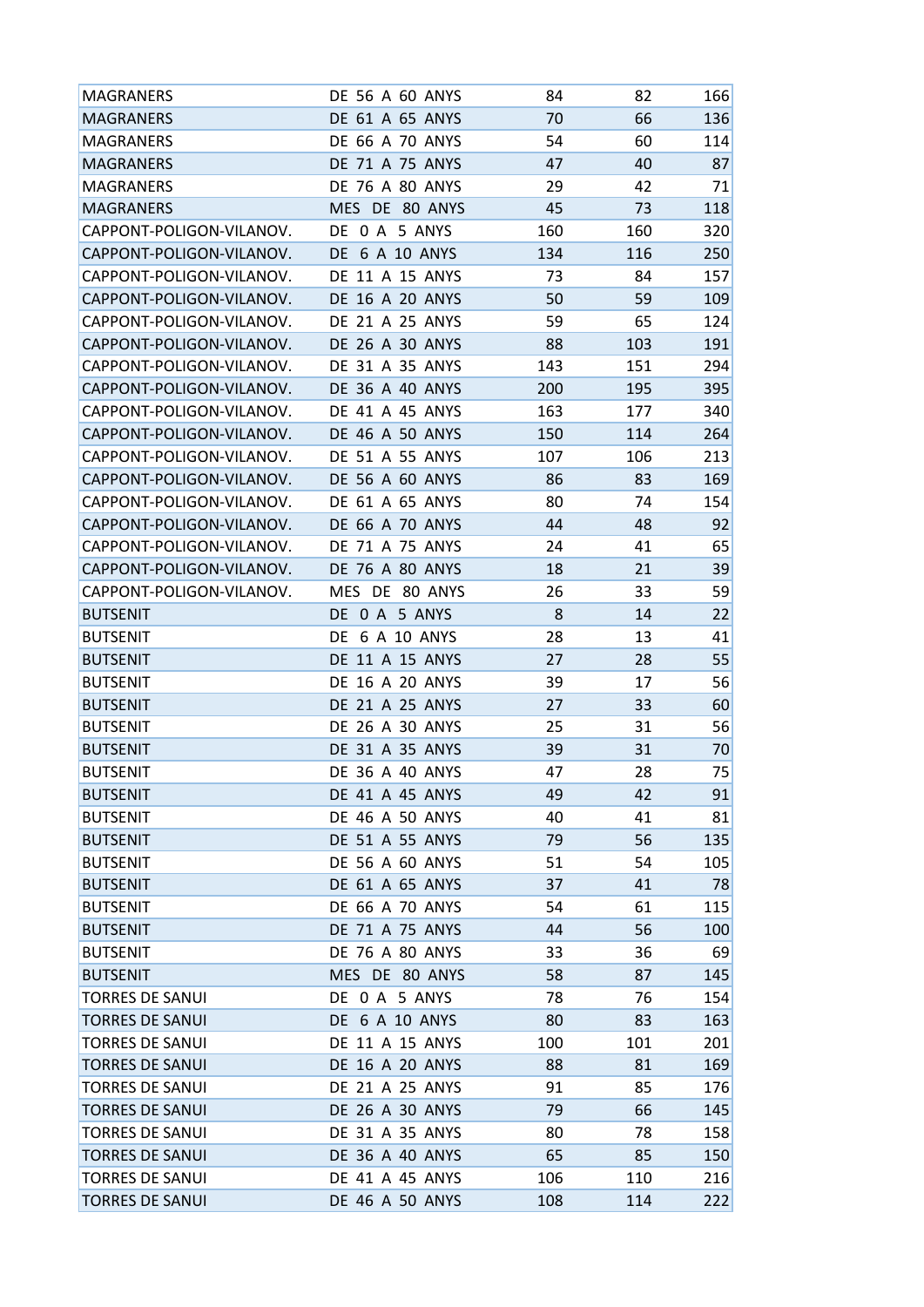| <b>TORRES DE SANUI</b>   | DE 51 A 55 ANYS        | 108 | 110 | 218 |
|--------------------------|------------------------|-----|-----|-----|
| <b>TORRES DE SANUI</b>   | DE 56 A 60 ANYS        | 124 | 140 | 264 |
| <b>TORRES DE SANUI</b>   | DE 61 A 65 ANYS        | 99  | 113 | 212 |
| <b>TORRES DE SANUI</b>   | DE 66 A 70 ANYS        | 88  | 67  | 155 |
| <b>TORRES DE SANUI</b>   | DE 71 A 75 ANYS        | 51  | 48  | 99  |
| <b>TORRES DE SANUI</b>   | DE 76 A 80 ANYS        | 34  | 29  | 63  |
| <b>TORRES DE SANUI</b>   | MES DE 80 ANYS         | 35  | 59  | 94  |
| <b>BASSES D, ALPICAT</b> | DE 0 A 5 ANYS          | 23  | 28  | 51  |
| <b>BASSES D, ALPICAT</b> | DE 6 A 10 ANYS         | 43  | 37  | 80  |
| <b>BASSES D, ALPICAT</b> | DE 11 A 15 ANYS        | 48  | 56  | 104 |
| <b>BASSES D, ALPICAT</b> | DE 16 A 20 ANYS        | 53  | 62  | 115 |
| <b>BASSES D, ALPICAT</b> | <b>DE 21 A 25 ANYS</b> | 67  | 59  | 126 |
| <b>BASSES D, ALPICAT</b> | DE 26 A 30 ANYS        | 35  | 39  | 74  |
| <b>BASSES D, ALPICAT</b> | DE 31 A 35 ANYS        | 34  | 26  | 60  |
| <b>BASSES D, ALPICAT</b> | DE 36 A 40 ANYS        | 55  | 37  | 92  |
| <b>BASSES D, ALPICAT</b> | DE 41 A 45 ANYS        | 44  | 56  | 100 |
| <b>BASSES D, ALPICAT</b> | DE 46 A 50 ANYS        | 74  | 71  | 145 |
| <b>BASSES D, ALPICAT</b> | DE 51 A 55 ANYS        | 92  | 79  | 171 |
| <b>BASSES D, ALPICAT</b> | DE 56 A 60 ANYS        | 81  | 71  | 152 |
| <b>BASSES D, ALPICAT</b> | DE 61 A 65 ANYS        | 83  | 74  | 157 |
| <b>BASSES D, ALPICAT</b> | DE 66 A 70 ANYS        | 57  | 52  | 109 |
| <b>BASSES D, ALPICAT</b> | DE 71 A 75 ANYS        | 43  | 36  | 79  |
| <b>BASSES D, ALPICAT</b> | DE 76 A 80 ANYS        | 23  | 38  | 61  |
| <b>BASSES D, ALPICAT</b> | MES DE 80 ANYS         | 59  | 77  | 136 |
| <b>LLIVIA</b>            | DE 0 A 5 ANYS          | 49  | 39  | 88  |
| <b>LLIVIA</b>            | DE 6 A 10 ANYS         | 47  | 46  | 93  |
| <b>LLIVIA</b>            | DE 11 A 15 ANYS        | 41  | 32  | 73  |
| <b>LLIVIA</b>            | DE 16 A 20 ANYS        | 39  | 27  | 66  |
| LLIVIA                   | DE 21 A 25 ANYS        | 33  | 33  | 66  |
| <b>LLIVIA</b>            | DE 26 A 30 ANYS        | 43  | 54  | 97  |
| LLIVIA                   | DE 31 A 35 ANYS        | 60  | 64  | 124 |
| <b>LLIVIA</b>            | DE 36 A 40 ANYS        | 71  | 57  | 128 |
| <b>LLIVIA</b>            | DE 41 A 45 ANYS        | 66  | 55  | 121 |
| <b>LLIVIA</b>            | DE 46 A 50 ANYS        | 58  | 62  | 120 |
| LLIVIA                   | DE 51 A 55 ANYS        | 61  | 49  | 110 |
| <b>LLIVIA</b>            | DE 56 A 60 ANYS        | 55  | 47  | 102 |
| LLIVIA                   | DE 61 A 65 ANYS        | 43  | 44  | 87  |
| <b>LLIVIA</b>            | DE 66 A 70 ANYS        | 33  | 47  | 80  |
| <b>LLIVIA</b>            | DE 71 A 75 ANYS        | 44  | 34  | 78  |
| <b>LLIVIA</b>            | DE 76 A 80 ANYS        | 18  | 23  | 41  |
| LLIVIA                   | MES DE 80 ANYS         | 44  | 72  | 116 |
| <b>RAIMAT - SUCHS</b>    | DE 0 A 5 ANYS          | 30  | 23  | 53  |
| <b>RAIMAT - SUCHS</b>    | DE 6 A 10 ANYS         | 33  | 37  | 70  |
| <b>RAIMAT - SUCHS</b>    | DE 11 A 15 ANYS        | 39  | 34  | 73  |
| <b>RAIMAT - SUCHS</b>    | DE 16 A 20 ANYS        | 31  | 37  | 68  |
| <b>RAIMAT - SUCHS</b>    | DE 21 A 25 ANYS        | 28  | 13  | 41  |
| RAIMAT - SUCHS           | DE 26 A 30 ANYS        | 27  | 17  | 44  |
| <b>RAIMAT - SUCHS</b>    | DE 31 A 35 ANYS        | 22  | 23  | 45  |
| <b>RAIMAT - SUCHS</b>    | DE 36 A 40 ANYS        | 40  | 36  | 76  |
| <b>RAIMAT - SUCHS</b>    | DE 41 A 45 ANYS        | 39  | 38  | 77  |